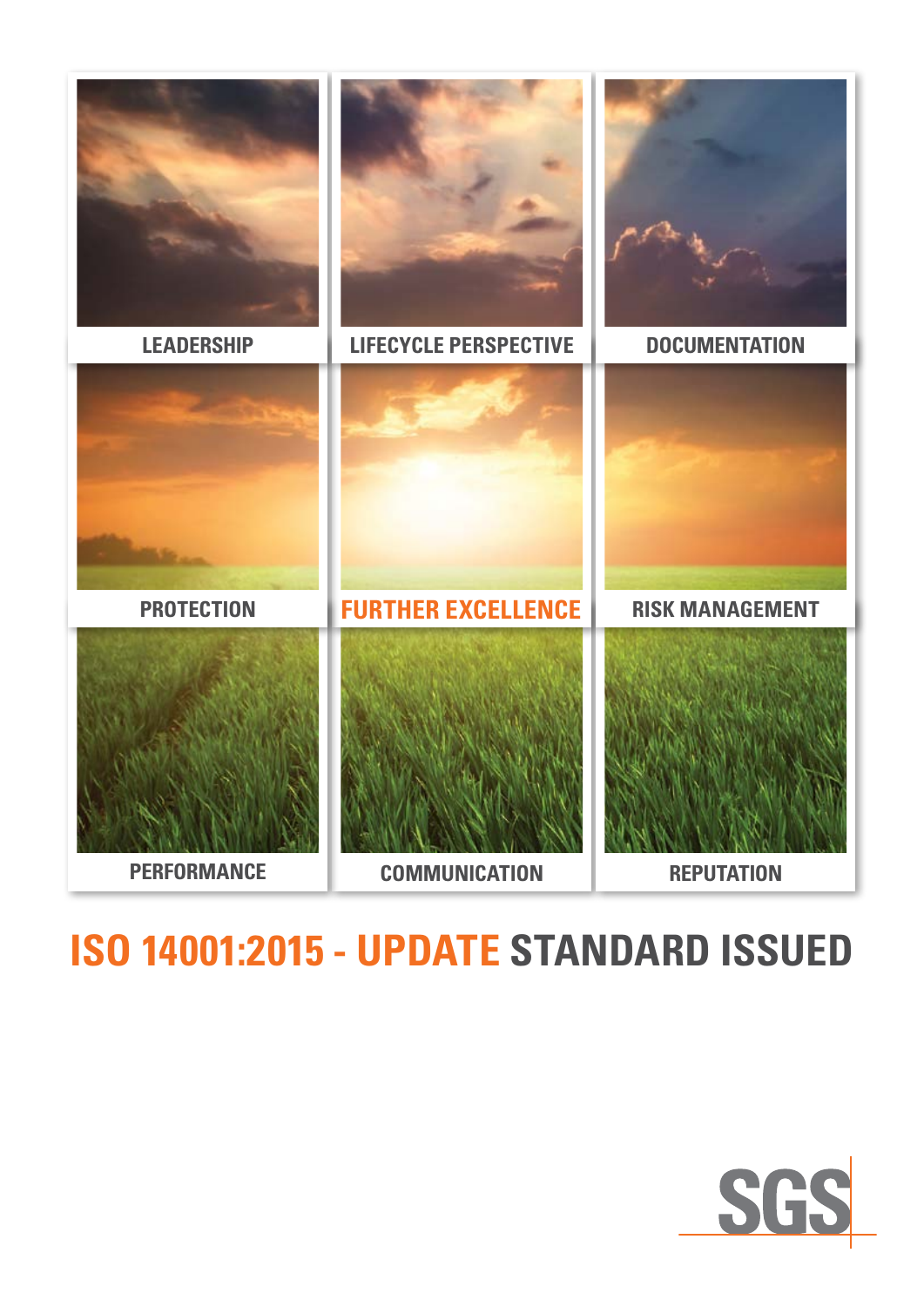### **REVISION PROCESS**

The publication of ISO 14001:2015 in September 2015 is the final stage in the revision process of the standard. This version replaces ISO 14001:2004, though there is a 3 year transition period.

#### **NEW IN ISO 14001:2015**

#### **STRUCTURE AND TERMINOLOGY**

ISO 14001:2015 adopts the High Level Structure specified in ISO Annex SL which is now the required framework for all new and revised Management System Standards.

Benefits from utilizing the Annex SL structure are:

- Environmental Management Systems (EMS) requirements are presented in a more consistent, rational manner and not just simply offer a template for the elements of an organization's EMS
- The final version of ISO 14001 is aligned with other management systems standards (i.e. ISO 9001)
- Updated terminology and definitions, some in common with other Management Systems Standards.

#### **EMERGING CHANGES**

The ISO team responsible for the revision process (subcommittee ISO/TC 207/SC1) has identified the following emerging changes as a result of their revision:

- Strategic Environmental Management
- **Leadership**
- Protecting the environment
- Environmental performance
- Lifecycle thinking
- Communication
- Documentation

You can find our brief analysis on each of the changes below.

#### **Strategic Environmental Management**

There is a new requirement to understand the context of the organization determining external and internal issues relevant to the organization and the environment. Particular focus is on the needs and expectations of interested parties that can affect, or be affected by, the organization. In this context the organization shall identify risk associated with threats and opportunities, significant environmental aspects and compliance obligations, and determine actions to address them within the EMS.

#### **LEADERSHIP**

A new clause has been added with specific responsibilities for Top Management to demonstrate their leadership and commitment to environmental management. Top Management may delegate this responsibility to others but retaining accountability.

#### **PROTECTING THE ENVIRONMENT**

Environmental Policy shall include a commitment to the "protection of the environment". There is no definition about "protection" but there is a note stating that it includes "prevention of pollution" and "other" commitments such as sustainable resource use, climate change mitigation and adaptation, protection of biodiversity and ecosystems. The specific commitment of the organization should be relevant to its context.

#### **Environmental performance**

The emphasis is on improving performance related to the management of environmental aspects. Now continual improvement is to enhance environmental

performance. The organization shall determine criteria to evaluate its environmental performance, using appropriate indicators.

#### **LIFECYCLE THINKING**

Organizations will need to extend its control and influence to the environmental impacts from raw material acquisition/generation to end-of-life treatment. This does not imply a requirement to do a life cycle assessment (LCA), just thinking carefully about the stages of product/ service that can be controlled or influenced.

#### **Communication**

Emphasis on internal and external communication, and equal treatment of both has been added. What, when, how to communicate is up to the organization. The decision to communicate externally is retained by the organization whilst always considering its compliance obligations. Consistent and reliable communications are required.

#### **documentation**

The term 'documented information', is used instead of 'documents' and 'records'. The organization has the flexibility to determine when 'procedures' are needed. Any format (paper, cloud, etc.) would be valid.

#### **TRANSITION**

Organizations already certified to ISO 14001:2004 have three years from publication of the new version in which to transfer, this transition period ends on September 2018.